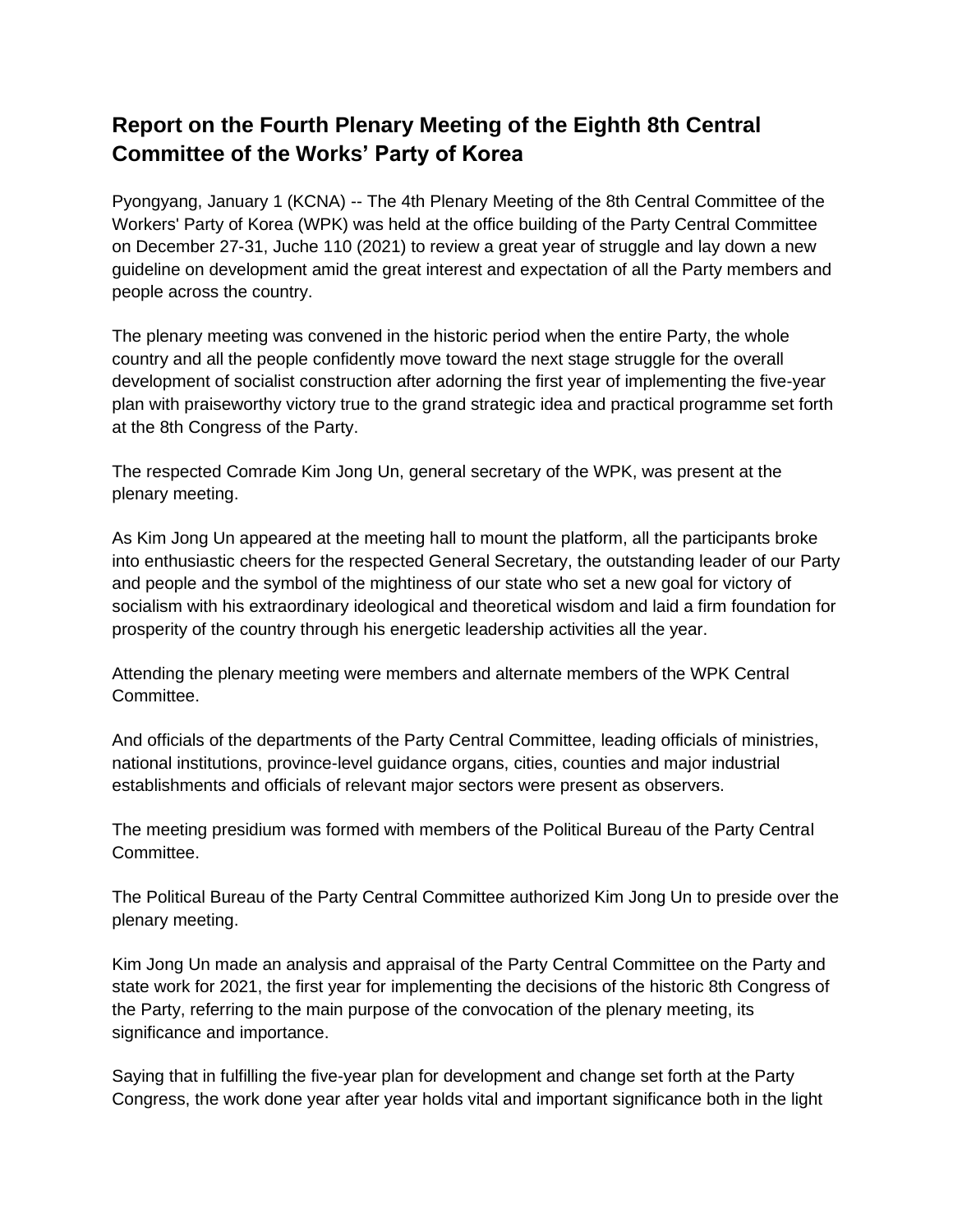of the developmental stage of socialist construction and the realistic conditions and situation of our Party and state, the General Secretary noted that through the plenary meeting we all will face heavy yet responsible agony while becoming aware of the strategic importance of the next year's work which will just be as huge and important as this year's.

The General Secretary said that this year's struggle endowed us with more clear predictability about subjective and objective conditions and environment of the revolution at present and in the future, adding that therefore, we came to know what we can do and to have clear vision about our possibility and self-confidence.

He said that only when we correctly understand and judge the present external and internal situation and make a right stride along the correct orientation with accurate fighting policies, can we move to the next stage with a practical change for development.

Noting that at the point of reviewing the year's work with pride, we should first analyze with subtlety what could be lessons, he said that the main purpose of the convocation of the plenary meeting is to make some lessons learned by us an engine further supplementing and completing the revolutionary policies and raise our bigger potentiality for development. He added that herein lies the great practical significance of revolutionary development.

The Party Central Committee admitted that this year's successes and experiences should actively be promoted and amplified as they represent precious lessons and the devoted efforts and as they require full display of unusual responsibility and strenuous efforts, and that the overall development of socialist construction should be hastened with greater successes and victory by discharging heavy responsibility and generating maximum creativity in discussing the plan for the new year.

The plenary meeting dealt with the following agenda items:

1. On the review of the execution of major Party and state policies for 2021 and the work plan for 2022

2. On the implementation of the state budget for 2021 and the draft state budget for 2022

3. On the immediate tasks for the correct solution of the socialist rural question in our country

4. On modifying some articles of the Party rules

5. On the organizational and ideological life of the members of the Party central leadership organ in the second half of year 2021

6. An organizational matter

The plenary meeting unanimously approved the presented agenda items.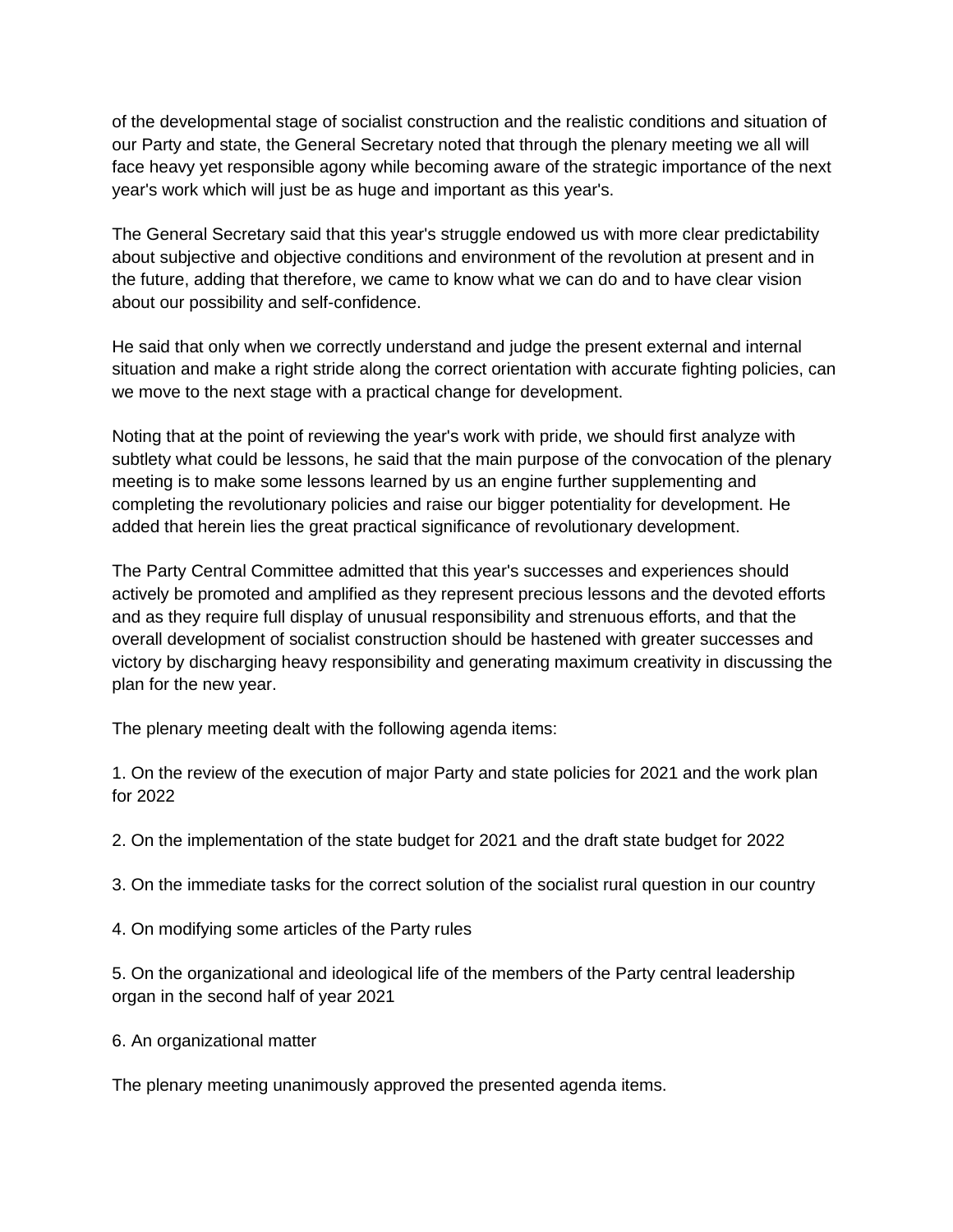It listened to a report made by Kim Tok Hun, member of the Presidium of the Political Bureau of the Central Committee of the Workers' Party of Korea and premier of the Cabinet of the DPRK, and discussions made in the sectional workshops over the first agenda item.

General Secretary Kim Jong Un made an important conclusion "On the Orientation of the Work of the Party and State in 2022" on the first agenda item.

He first analyzed and reviewed the work of the Party and the state in the first year for implementing the decisions made at the Party's Congress.

It is the general assessment of the Party Central Committee that 2021, in which all the Korean people waged tense and worthwhile struggle true to the new practical programme of socialist construction set forth at the Party Congress, is a year of great victory that opened up a prelude to the great change toward the overall development of socialist construction despite severe trials.

It was the general goal and desire of the Party Central Committee in its work for this year to bring about practical changes and substantial achievements waited for and welcomed by the people by fulfilling the tasks set forth at the 2nd Plenary Meeting of the 8th Central Committee of the Party without fail.

When assigning and propelling the work for this year, the Party Central Committee paid special attention to ensuring the purposefulness of development, perseverance and scientific accuracy in working out the plan and establishing the trait of unconditionally, thoroughly and correctly implementing it, and awakened officials to exert themselves and took measures for solving pending problems in developing the economy and improving the people's living standard in time.

Achievements worthy appraisal and evident stride forward hardening self-confidence were made in the agricultural field to which the Party gives top priority.

What is important is that we became confident in doing safe farming under any condition by adopting scientific methods of responsively reacting to disastrous climates and obstacles though they used to decide good or bad crop, and this is the valuable fruition the credit of which is to the rare patriotism and indomitable efforts of our agricultural workers.

Kim Jong Un courteously proposed to the plenary meeting sending thanks in the name of the Party Central Committee to the exemplary agricultural officials, workers, scientists and technologists who greatly contributed to doing farming well despite the unfavorable conditions this year.

The plenary meeting fully supported and approved his proposal.

The main success the Party Central Committee presented to the people this year is that it greatly demonstrated the development and potential power of our style socialism making a leap forward by dynamically pushing ahead with huge construction projects planned by it.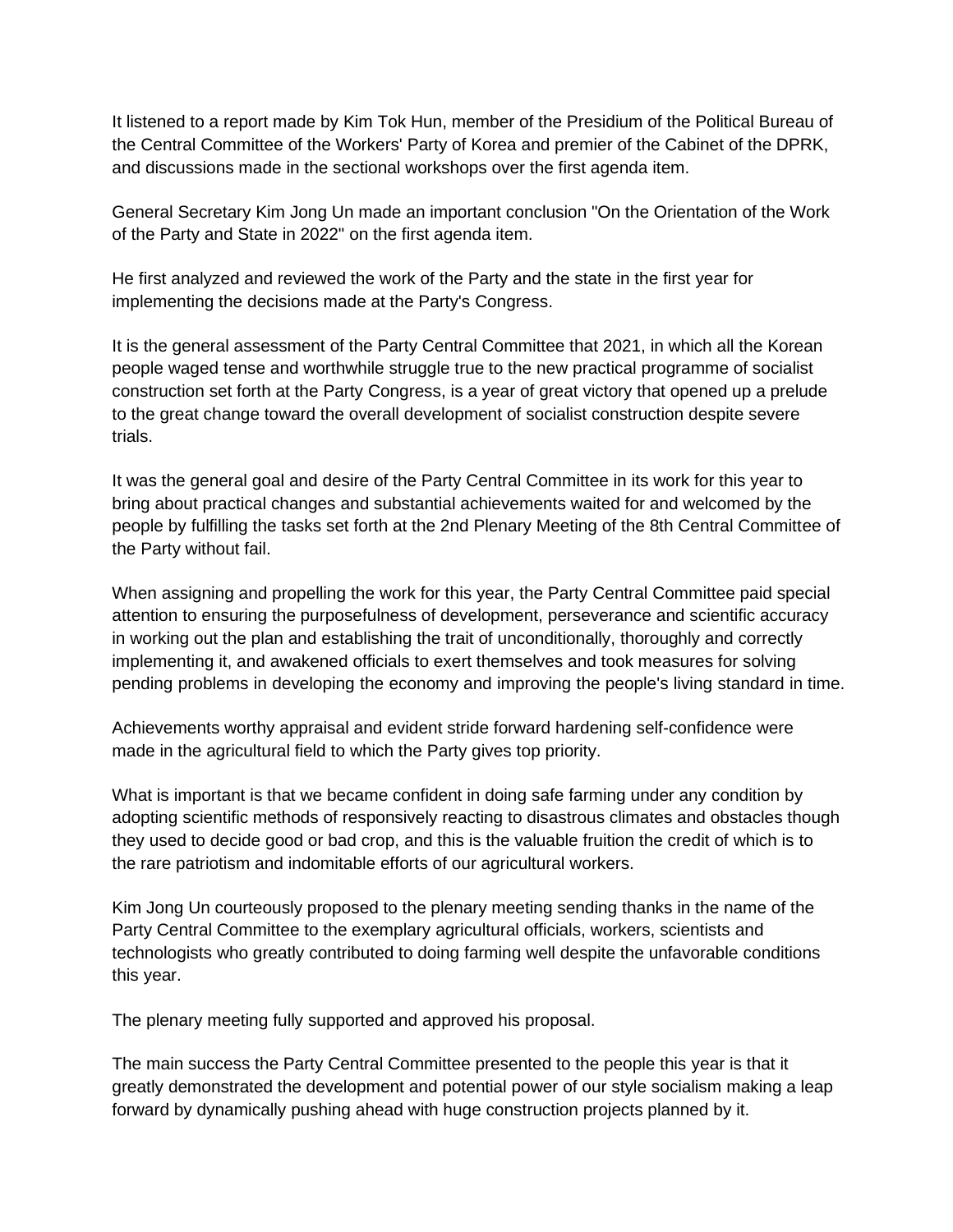The construction of 10,000 flats in the areas of Songsin and Songhwa nearing completion as another massive residential area is the first eye-opening event that showed in actuality the prospect for the perfect settlement of housing problem in the capital city in the period of fiveyear plan.

The completion of the third-stage Samjiyon City project produced an ideal and valid experience for confidently pushing ahead with the long-term grand construction to transform local areas across the country.

The construction of 5,000 dwelling houses in the area of Komdok made successfully headway, the rehabilitation from flood damage was satisfactorily conducted in South Hamgyong Province and North Hamgyong Province and new architectural shapes were introduced and new ideas were created in lots of projects including the construction of modern terraced residential district. This indicated that our architecture has leapt one step higher and the era of great prosperity in construction keeps flourishing.

The electric power and coal industrial sectors responsible for supplying power to the national economy conducted an effective production campaign to powerfully haul the overall economy. The building materials industrial field and machine, mining, forestry, land and marine transport and railway transport fields supported the nationwide construction and production surge. All these mean an improvement of one step forward in implementing the plan for this year.

Plan discipline was established in the economic field and leading economic officials have shown obvious improvement in their work style. This becomes a powerful guarantee for further advancing the economy and the state affairs in the future.

The mentality and awareness of all the people desirous of socialist life and development has grown stronger than before, fully displaying the might of collectivism in practice.

The Party Central Committee assessed that the tendency to bring about fresh innovation, bold creation and steady progress was vividly manifested in the work for this year and a turn was effected in establishing the Party traits like strengthening the organizational discipline of the Party and carrying out the Party's decisions.

The economic guidance organs including the Cabinet have become active in the attempts to strengthen the unified guidance and control of the state over economic work and improve the economic management methods. The work for perfecting the socialist legal system was further intensified and the legal order was strengthened to bring substantial progress in guaranteeing the economic development and the stabilization of people's living.

The national defense industrial sector developed one ultra-modern weapon system after another under its correct plan, thus demonstrating the advancement and modernity of our military force. This is one of the very important achievements made this year.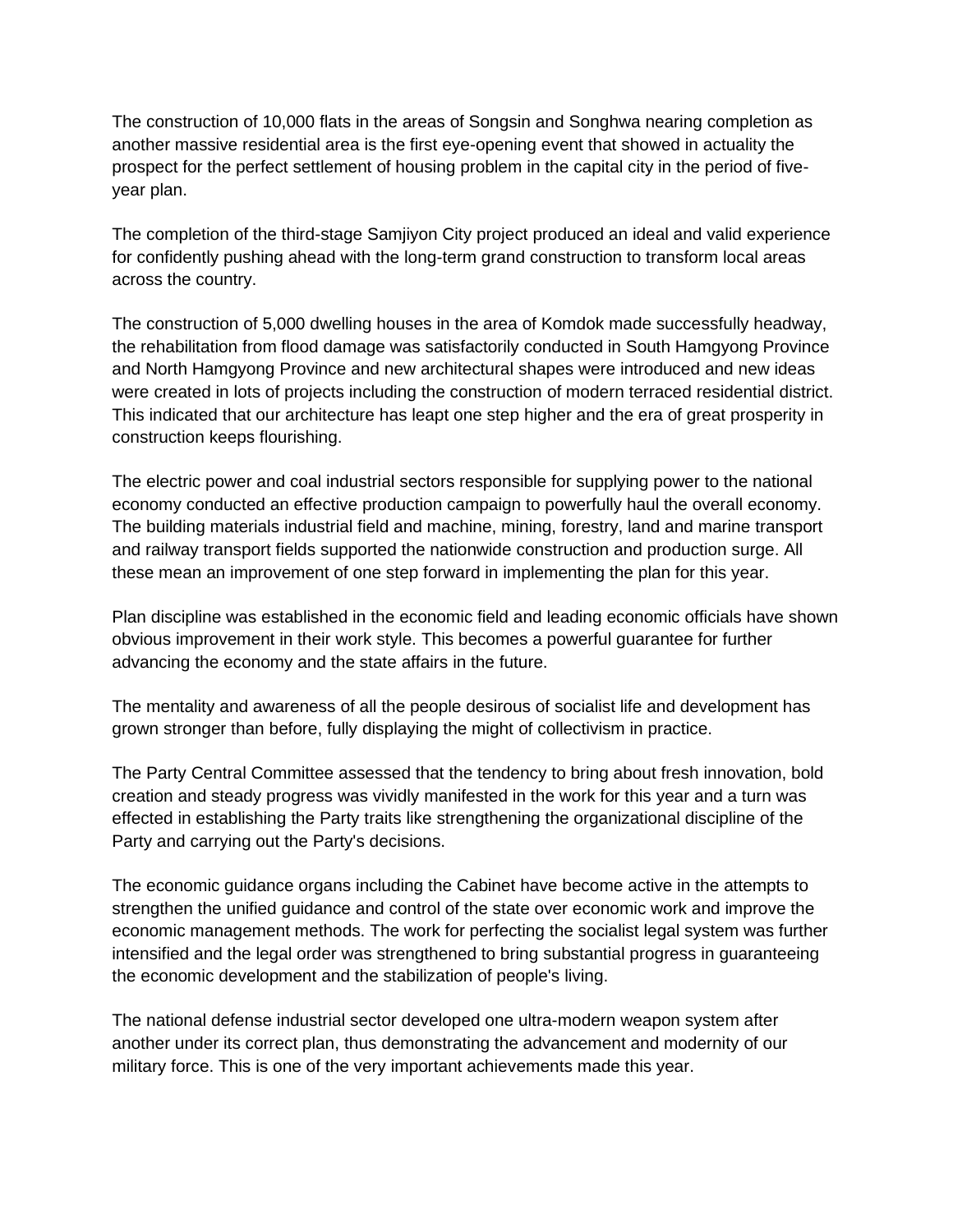This year when the Party congress was held, many young people volunteered to work in difficult and labor-consuming fields and did good deeds, which moved the people. It is a remarkable political success that the spirit of young people became very high.

Praising this year's successes, the Party Central Committee estimated that ways of stabilizing the economy and subsisting by dint of self-reliance defying extremely severe environment have been positively found out and applied and that it is progress made in the economic development and this process precisely means the dynamic advance of the Korean-style socialism towards the comprehensive development of the state.

The General Secretary said that great praiseworthy achievements were made in this year's work as all the people turned out as one with the zeal of loyalty to resolutely defend the authority of the Party congress and dedicated their patriotic sweat to the implementation of the tasks for the first year of the five-year plan, overcoming all the difficulties. He, on behalf of the Party Central Committee, highly praised all the Party members, working people and the service personnel for making indomitable and implacable efforts to glorify 2021 as a year of proud victory to be specially recorded in the history of socialist construction, and sent warm greetings to them.

The conclusion referred in detail to the shortcomings and important lessons revealed in this year's work and the ways for settling them.

Indicating the main orientation of the work of the Party and the state for 2022, the General Secretary clarified the principled issues and the struggle policy for a fresh development of socialist construction.

The main task facing our Party and people next year is to provide a sure guarantee for the implementation of the five-year plan and bring about a remarkable change in the state development and the people's standard of living so as to record a noteworthy page in the history of the country.

The economic sector, the main front of socialist construction, should concentrate all its efforts on putting the country's economy on the growth orbit and providing the stabilized and improved living to the people by reenergizing the production and pushing ahead with the adjustment and improvement.

The conclusion expounded in detail the major policy tasks that should be carried out by the key industrial sectors next year.

The metallurgical industrial sector should technologically refine the Korean-style iron-producing method, produce iron and steel as scheduled by supplying fuel and raw materials in time and, at the same time, push ahead with the expansion of capacity and modernization.

The chemical industrial sector should give full play to the newly-created fertilizer production capacity and boost the production of materials for the light industry and the pharmaceutical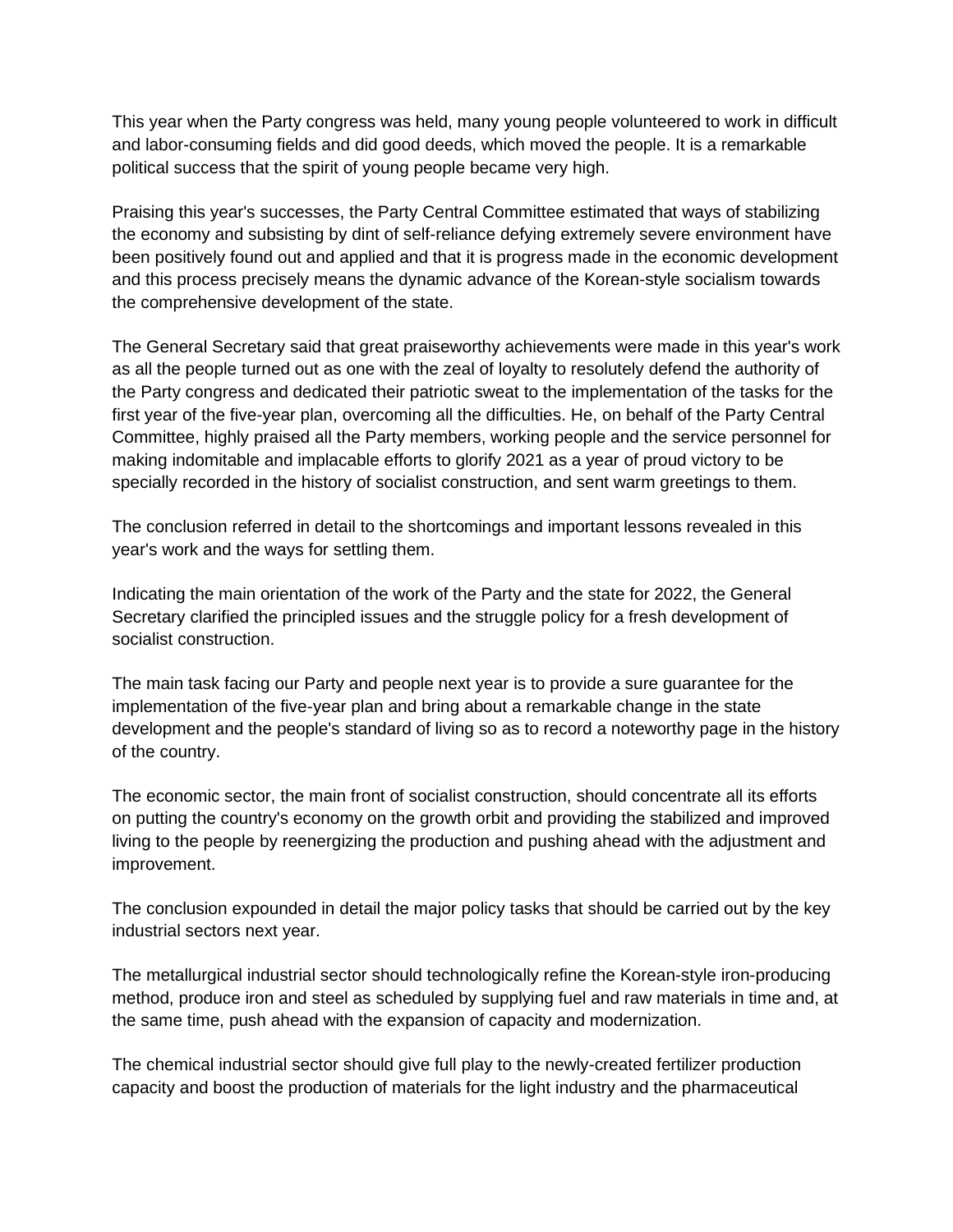industry by reenergizing major chemical factories, while accelerating the project to establish a new structure of the chemical industry.

The power industrial sector should strive to raise the electric-power production to the high level while satisfactorily meeting the immediate demand for the electric power. And it should reduce the loss of power in transmission, step up the building of new power stations and increase the capacity of generating electricity by diverse natural energy.

The coal industrial sector should give precedence to the prospecting and continue waging a high-speed tunneling campaign to find more coalfields. And it should increase the coal production by introducing the advanced mining methods and machines and pay attention to helping the bituminous coal mines increase the production.

The railway transport sector should enhance the security of railway, accelerate its modernization and establish the state's unified system of controlling the overall transport so as to develop the country's transport work by stages.

The machine-building industrial sector should responsibly provide the equipment needed for implementing the adjustment and improvement plans of several economic sectors and units and boost the production of vehicles, electric machines and construction machines and improve their quality.

The conclusion advanced an important task for making radical progress in solving the food, clothing and housing problem for the people.

The entire Party and the whole country should concentrate efforts on the farming and give manpower and material support to the rural communities. And the agricultural sector should increase the grain production by doing all the farm works in a sci-tech way and positively use farming machines now that the area to grow wheat and barley has been expanded.

In the economic work, capital construction should be prioritized and new construction revolution for fundamentally changing the living environments of the people should be made so as to continue to usher in the heyday of the capital city construction including the building of 10,000 flats planned for 2022 and open an era when the local areas will change.

The light industrial sector should set it as an important task to reenergize the production of consumer goods and push ahead with it. And it should put the foodstuff processing technology on a higher scientific basis.

Saying that the supply of school uniforms and things to the students across the country at the state's expense is a consistent policy of the Party and the state, the General Secretary set forth a task for supplying all the students with quality uniforms and bags of new forms without exception and took an important measure of the Party Central Committee for implementing it.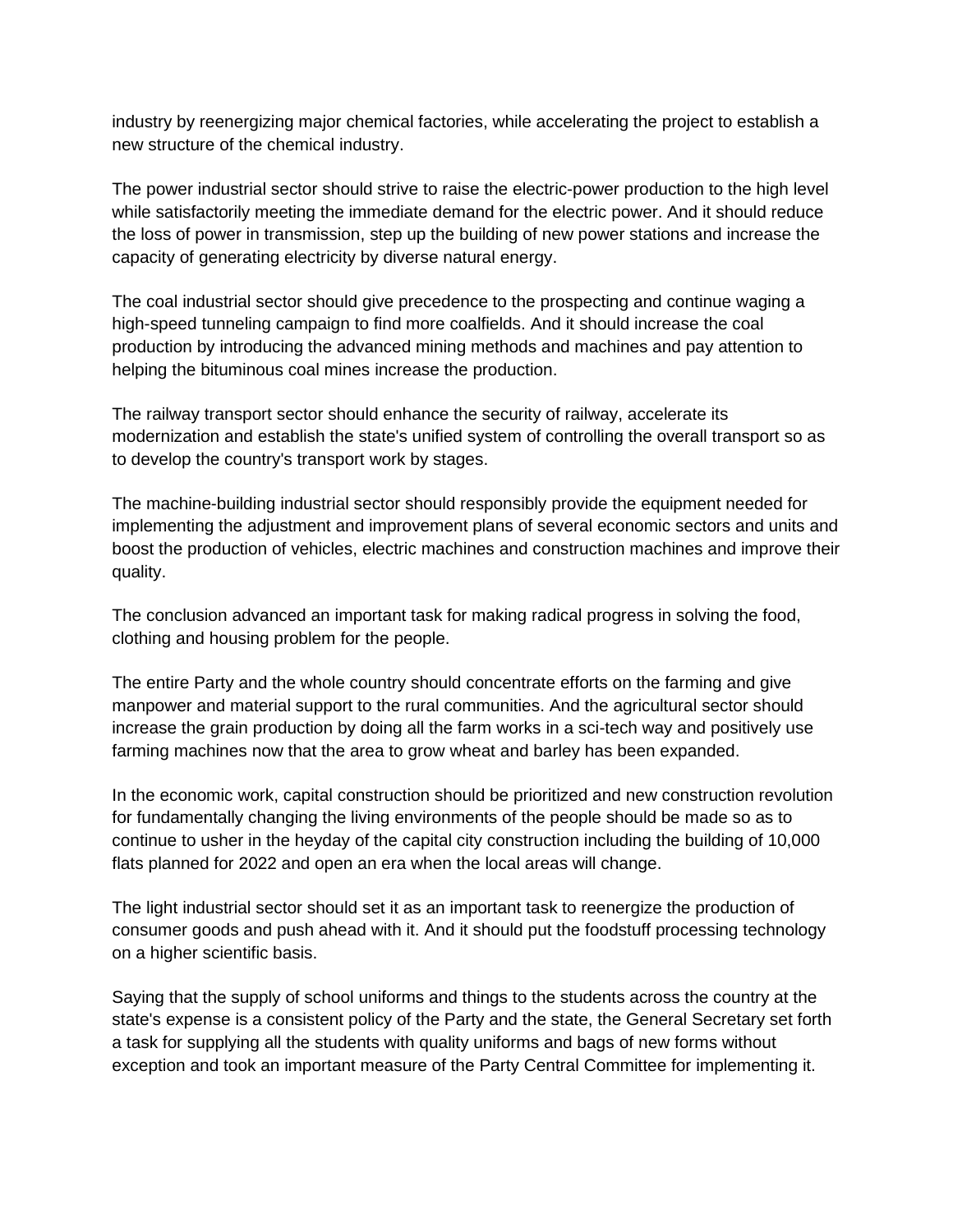He stressed the need for the fishing industrial sector to conduct a work for catching more fish, do fish breeding and culture well and increase marine resources in an effective way to better the people's diet.

Mentioned in the conclusion were tasks for the mining industry, forestry, IT industry and other sectors to make positive contributions to the national economic development by practically advancing their work.

The land administration and city management sectors should push ahead with afforestation, river improvement and anti-land-sliding projects the year round, aiming at thoroughly protecting lives and properties of the people and the land of the country. They should push forward under plan the work to ensure security and modernity of roads, protect and improve the ecological environment and create green landscape in streets and villages.

The conclusion referred in detail to the tasks for powerfully propelling the work to adjust and reinforce the material and technical foundations of the national economy.

And it underlined the issues of strengthening the function and role of the Cabinet as an economic organizer, intensifying the work to improve the planning method and putting the economic activities on a regular and standardized footing.

It set forth important tasks for promoting the overall development of socialist construction by making innovation in the work of the field of culture including science, education and public health.

At present, a major task facing the field of science is to clearly specify the scientific and technical measure for developing the overall affairs of the country including the economy in a balanced and simultaneous way.

Scientific and research units should select as their main tasks the development and completion of technologies having a urgent significance in enhancing independence of the state economy and improving the standard of people's living, and all the sectors and units should give precedence to the training of their own scientific and technological forces before production and construction.

The educational sector should set it as the main objective of educational revolution in the new century to train all the school children as genuine revolutionary talents, competent and creative talents and reserves of socialism by developing our education into the most advanced and ideal one for the future.

For this, it is necessary to further strengthen the meritocratic educational system and train a large number of good scientific and technological talents who can be core and traction engine in several fields including the economy and the national defence, strengthen the ranks of teachers in local areas and farm villages in a qualitative and quantitative way and push forward the work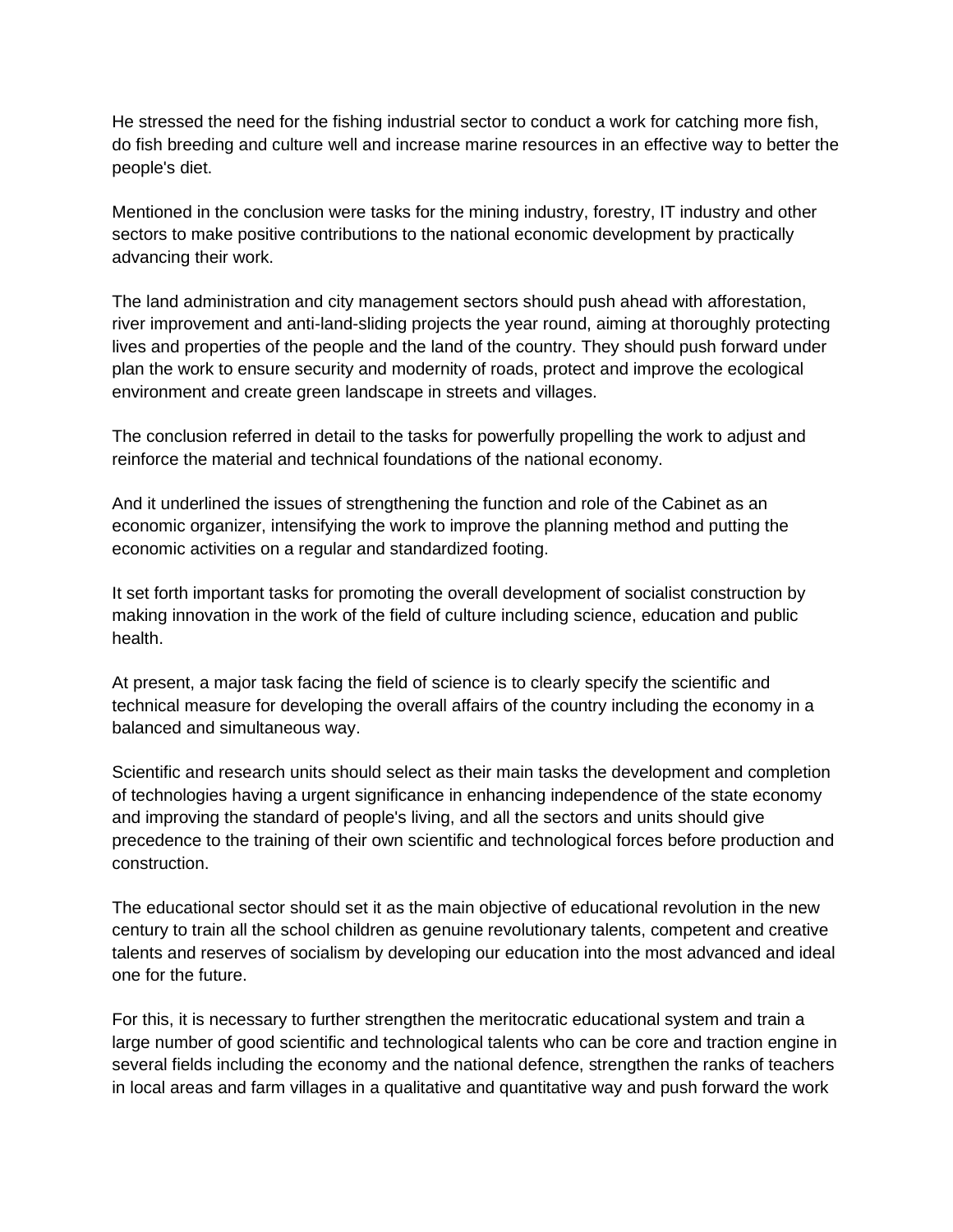to modernize the educational conditions and environment so as to put the overall educational level of the country on a higher level.

The main direction of the public health for next year should be set as providing a sure guarantee for further raising the quality of the medical service for the people, and all efforts should be concentrated on further strengthening the material and technical foundations of the public health sector.

The literature and art field should bring about fundamental innovation in the ideological viewpoint, creation attitude and creation method of the creators and artistes, thoroughly maintain the principle of ensuring the political identity and characteristics of the era in the literary and art activities and make an effort to train the new generation reserves of literary persons and artistes to make them play the main role in the creation activities.

The conclusion referred to the principled issues to be maintained in media and sports fields and underlined the need to aspire after bold pursuit and dynamic leap to progress toward the advanced level.

Noting that the noble and highly-civilized life style and moral traits based on collectivism serve as foundation of our style socialism and powerful vitamins for its advance and development, the General Secretary said that the fine virtues and noble traits peculiar to our people being fully displayed day by day should be made social and national customs.

The conclusion stressed once again that the emergency epidemic prevention work should be made a top priority in the state work and it is the most important work to be powerfully conducted with no allowance given to slight slackness, pores and drawback.

The work should be positively pushed forward for reinforcing and completing the means and forces needed for switching our epidemic prevention into advanced and people-oriented one by surely putting the country's foundation of epidemic prevention on a scientific foundation and firmly preparing the material and technological foundation of the epidemic prevention sector.

The conclusion referred to the tasks for further positively conducting the struggle against antisocialist and non-socialist practices in the entire Party and the whole country and society, thoroughly ensuring the social order and people's safety by raising the role of law enforcement organs, establishing the revolutionary atmosphere of law observance and further strengthening the socialist law system.

The General Secretary set forth militant tasks facing the national defence sector.

The military environment of the Korean peninsula and the trend of the international situation getting instable day after day demand that bolstering the state defence capability be further powerfully propelled without a moment's delay.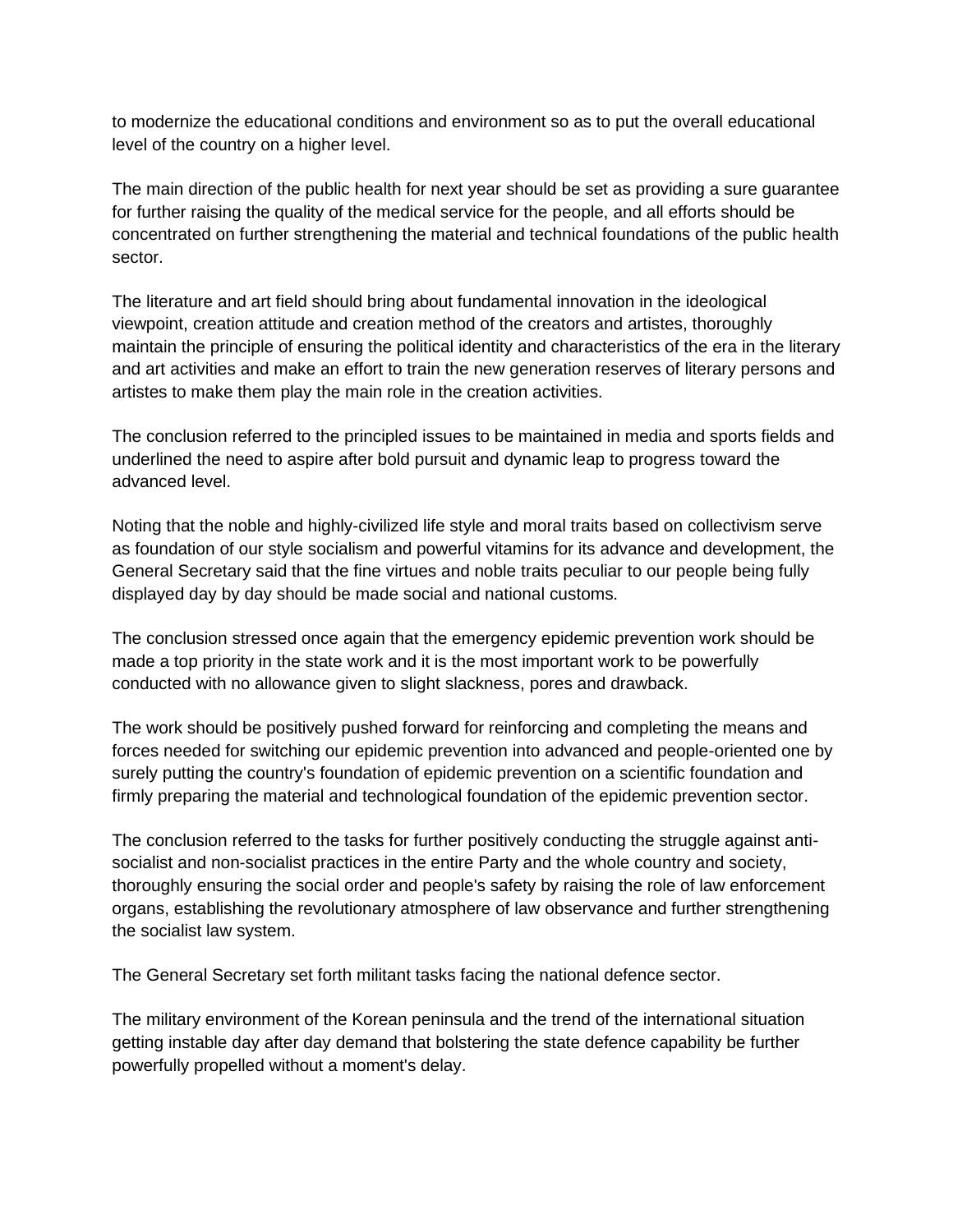The People's Army should steadily intensify the work of modeling the whole army on the revolutionary idea of the Party Central Committee and developing it into the revolutionary army of the Party that remains faithful and obedient to the guidance of the Party Central Committee, and direct all efforts to maintaining the training-first principle and putting weapons and equipment on a regular readiness and establishing the firm military discipline.

The munitions industrial field should dynamically push ahead with the production of the powerful equipment corresponding with the modern warfare while steadily expanding the achievements true to the decisions made at the 8th Party Congress, powerfully fuel the change of quality of the national defence capacity and attain the goal of putting the defence industry on a Juche, modern and scientific basis in a planned way.

It is necessary to take a decisive measure for bolstering the capability of the militia defence force as required by the modern warfare, and increase the military qualifications and commanding capability of the commanding officers of the Worker-Peasant Red Guards and the practical ability of the militia force by effecting drastic turn in the training.

The conclusion set forth principled issues and a series of tactical orientation, all of which should be maintained by the sectors of the north-south relations and external affairs to cope with the rapidly changing international political situation and the circumstances in the surroundings.

It also advanced the tasks for strengthening the Party, the general staff of the revolution, and steadily enhancing its leading role in order to successfully carry out the important tasks for a fresh victory of socialist construction.

The important issue arising at present in improving the leadership and fighting efficiency of the Party in every way is to steadily improve the Party work and make the entire Party a studying one so as to turn it into a living organism sharing the idea, intention and action with the Party Central Committee and decisively raise the level and ability of the Party officials.

The whole party should wage a major ideological battle against formalism in Party work, thoroughly establish the revolutionary discipline within the Party and make the ranks of cadres pure and steadfast.

The Party organizations should direct their efforts to thoroughly implementing the economic policy of the Party and the plans of the national economy, and the leading officials of the Party should set forth the plans to give their units and local areas a complete facelift and purposefully, consciously and steadily push forward with the implementation of the plans.

Saying that the struggle in 2022 is a great life-and-death struggle to be vigorously waged successfully for sure for the overall development of socialist construction, our great people and beloved posterity, the General Secretary affirmed that as there are the great people who are possessed of firm faith and strong power to overcome all difficulties by rallying around the Party in one mind and precious experiences with which great successes were made in the spirit of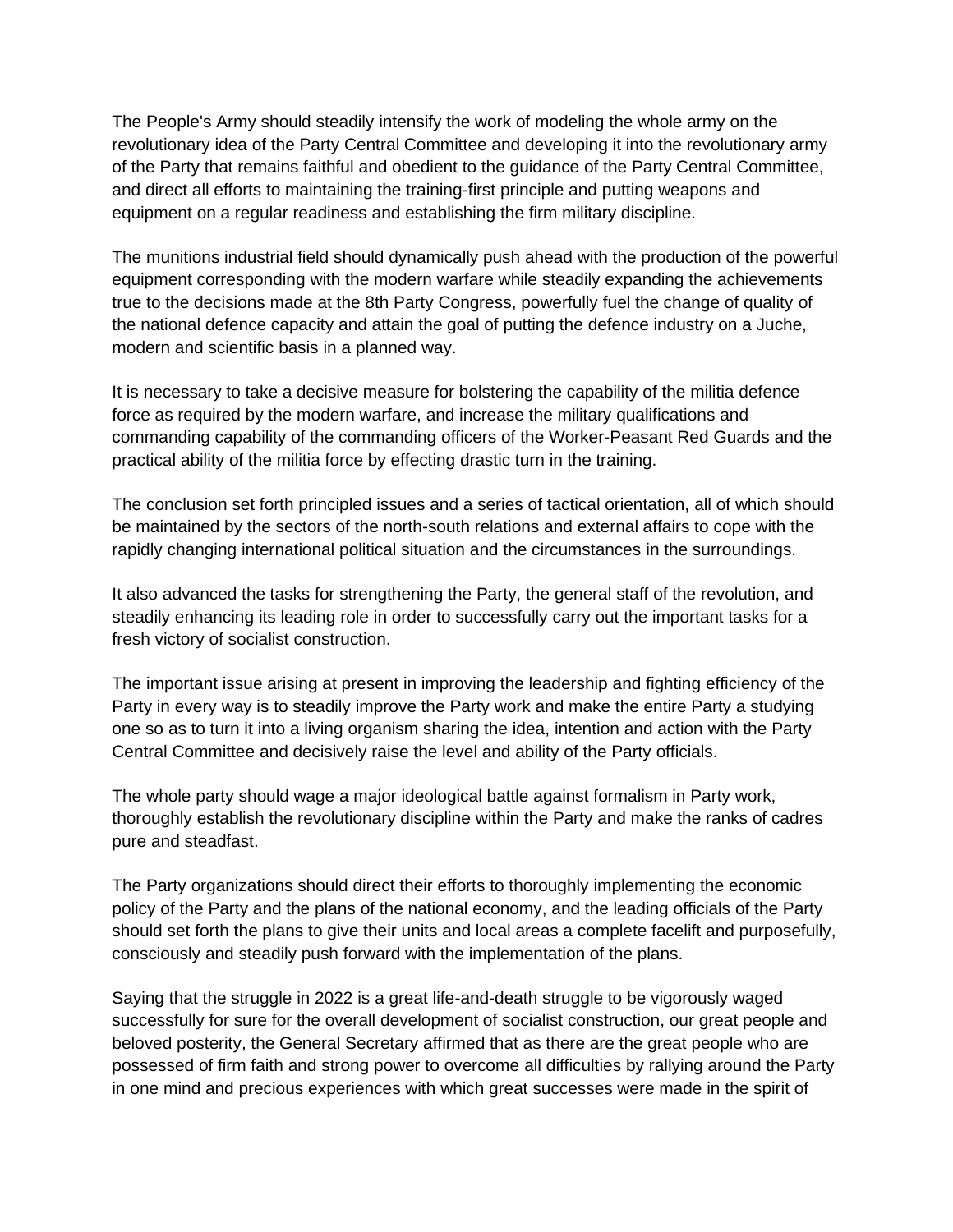self-reliance despite such harsh situation as this year, our Party and people will achieve a proud victory once again.

Finishing the concluding speech, he ardently called upon the entire Party and all the people to vigorously accelerate the overall development of the socialist construction by putting spurs to the spirit of courageous advance, and thus make the next year a year of great revolutionary event to be significantly recorded in the history of the country and another watershed in the great struggle advancing toward the bright future.

With thunderous cheers of "Hurrah!" and loud applauses all the participants expressed absolute support and approval for Kim Jong Un's important concluding speech which will serve as a guiding fighting policy leading Korean-style socialist construction to the next stage of victory and a practical weapon of advance and innovation.

Kim Jong Un's concluding speech is a precious practical programme and an invincible militant banner encouraging the struggle for 2022 for bringing earlier the overall development of the Korean-style socialism and the happiness of the people as it reviewed with pride the year 2021 in which the Party Congress was held as a year of proud victory to be specially recorded in the history of prosperity of the country and indicated a new guideline for bringing about prosperity of the country.

In discussing the second agenda item, the plenary meeting had final examination of the implementation of the state budget for 2021 and the draft state budget for 2022 which were examined and suggested by a state budget assessment group. And it approved to present it to the 6th Session of the 14th Supreme People's Assembly (SPA) of the DPRK.

The meeting discussed the third agenda item "On the Immediate Tasks for the Correction Solution of the Socialist Rural Question in Our Country".

Kim Jong Un made a historic report "Let us open up a new great era of our style socialist rural development".

Reviewing the policy of our Party that attached importance to the rural question from the first period of its founding and the historic path for its materialization, the General Secretary clarified the importance and significance of the proper solution to the socialist rural question at present.

To make drastic change of the rural communities today when it presents itself as a mature requirement to wage the struggle for the overall development of socialism becomes a very important revolutionary task in turning around the rigorous situation in favor of increasing the driving force of our own and achieving prosperity and development of the country and welfare of the people.

It is for this reason that the 8th Party Congress set forth the strategic policy to arm the agricultural workers with the Party's policies and turn the rural communities into affluent and cultured socialist ones possessed of modern technology and civilization.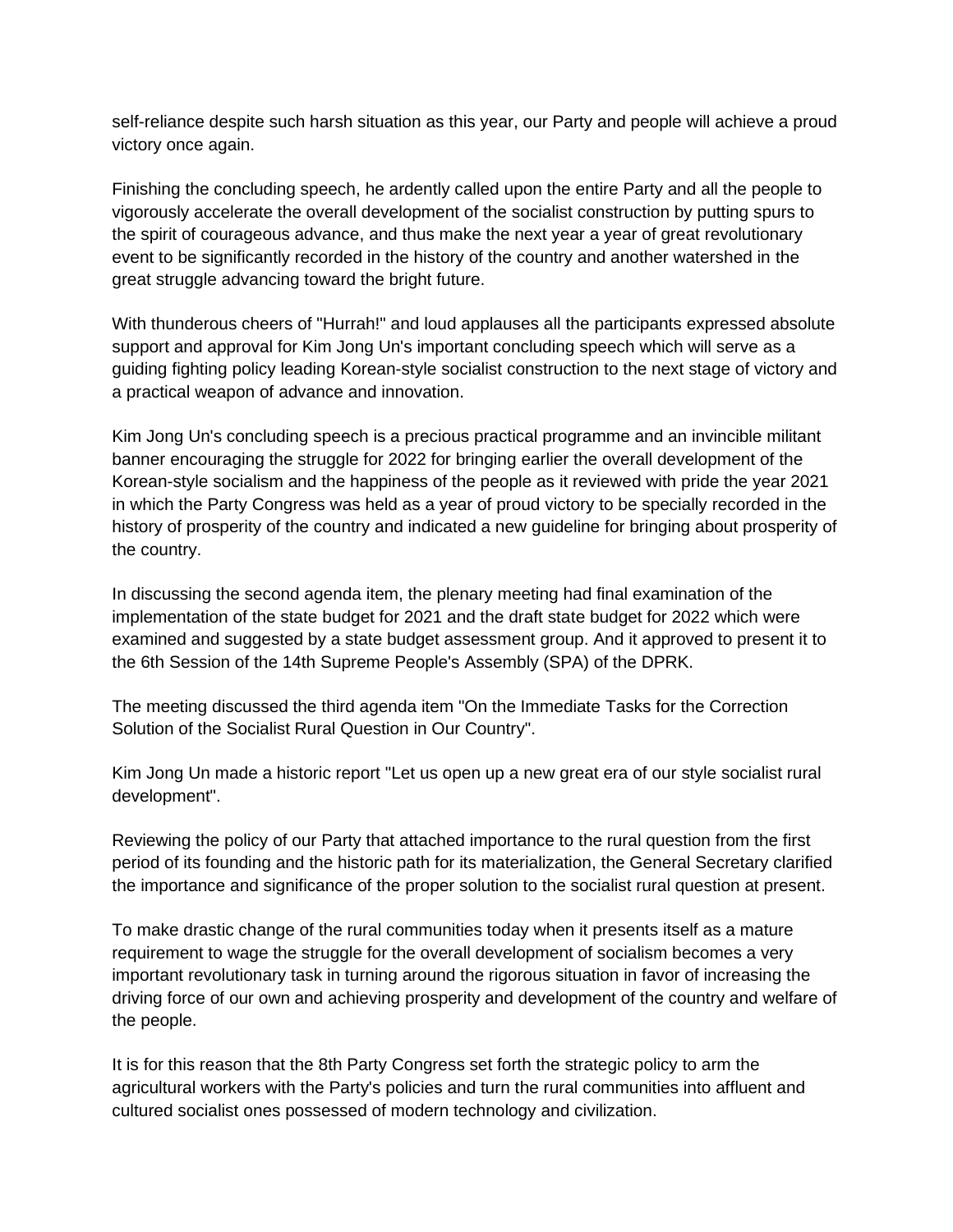The General Secretary clarified the goal of socialist rural construction and the major task at present, calling for putting the country's agriculture on a definite upward stage and opening up a new great era of effecting drastic development of our style socialist countryside by pushing forward the rural development under the uplifted slogan of "For New Victory of Socialist Rural Construction!"

Saying that our Party's goal for the socialist rural construction is to model all the rural communities across the country on the Juche idea and make them materially affluent, he noted that targets to be attained in our style rural development are to enhance level of ideological awareness of agricultural workers, make a rapid development of agricultural workforce and bring about fundamental change in the living environment of the countryside.

The report said that the project for attaining the goal of socialist rural construction is a gigantic and serious revolution and that it is necessary to set stages and goals on a scientific basis and wage purposeful struggle under year-on-year plan to successfully solve the rural problem that assume protracted and multilateral nature. It then set forth mid-term and long-term rural development strategies to be maintained by our Party and the state in the future.

The major task of rural development strategy at present is to transform all the agricultural workers into revolutionary agricultural workers befitting the era of the Workers' Party, completely solve the food problem of the country and dynamically wage the struggle for drastically changing the living environment of rural inhabitants so as to definitely put the countryside on an orbit of sustained development.

Saying that it is the most crucial task in the socialist rural construction and a key factor for its victory to make the agricultural workers main players and maters of the rural revolution, the General Secretary stressed that it is of paramount importance to put priority efforts into transforming the thought of agricultural workers and enhancing their political awareness so as to firmly prepare all of them to be rural revolutionaries upholding the Party's idea of socialist rural construction with loyalty.

He set it as the basic task of rural development strategy to increase the agricultural production and completely solve the food problem of the country, and specified the goals of grain output and production of stockbreeding, fruit, vegetables, industrial crops and sericulture to be attained phase by phase in the coming 10 years.

The report suggested the dynamic struggle of sprucing up farm villages across the country as a task to which special emphasis should be put in rural development strategy.

To build all the farm villages in the country so that they would preserve the characteristics of socialism and the peculiar features of relevant regions is a crucial strategic plan which the Party gives a top priority to and which it is determined to realize under whatever conditions, in order to provide rural inhabitants with wonderful living environment with nothing to envy in the world and to achieve the overall development of the country.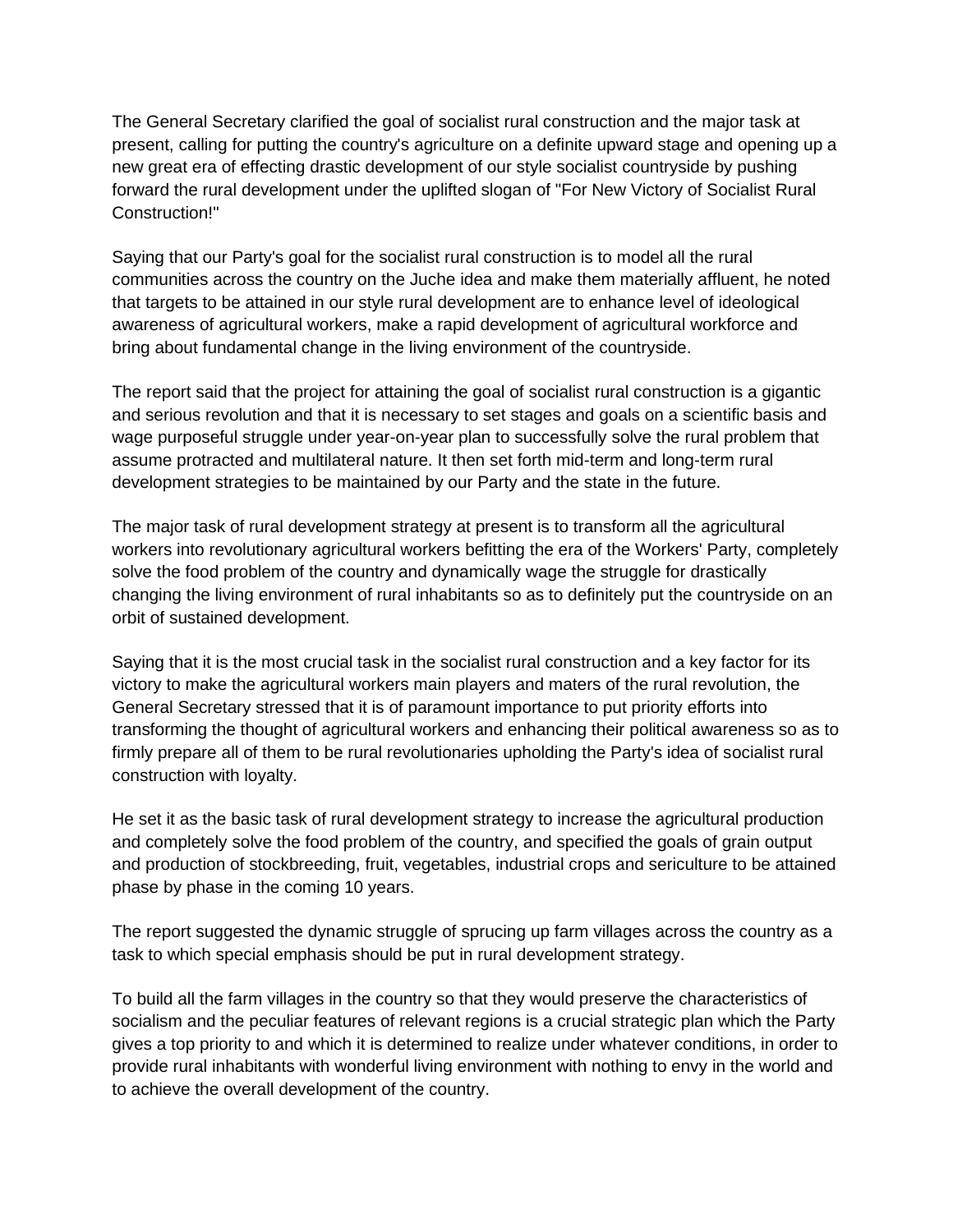A guarantee for the successful implementation of this plan is powerful state support, activation of a powerful state guidance system and the enhancement of the roles of towns and counties directly responsible for the local construction.

The General Secretary underscored the need to powerfully speed up rural revolution with confidence and optimism, turn all the farms in the country into socialist paradise wonderful enough to be proud of in the world and realize centuries-old desire and ideal of the people as soon as possible, clarifying detailed tasks and ways for doing so.

Powerfully expediting the three revolutions-ideological, technical and cultural- in the countryside is the most important task arising in settling the socialist rural question.

It is proven by the history of socialist rural construction in our country and also the present situation that only when the three revolutions are effectively waged in the countryside, will it be possible to bring about a fundamental change in the aspects of political and ideological awareness, technological knowledge and cultural life of the agricultural workers.

The report set forth the ideological revolution as a priority task in making the three revolutions in the countryside.

The purpose of the ideological revolution in farms is to remove old thought remaining in the heads of agricultural workers, turn them into communists who have been revolutionized and armed with the Juche idea, and consolidate our revolutionary force politically and ideologically and thus powerfully propel socialist construction.

Important here is to educate the agricultural workers to let them work faithfully with high class awareness while firmly arming them with the revolutionary idea and policy of our Party and with the fighting spirit displayed by hero farmers and patriotic farmers in the different annals of the revolution, helping them grasp the greatness and gratitude for the Party, state and the social system and making collectivism dominate their thinking and life.

The report called for conducting dynamic technical revolution in the farms to make the agricultural workers intelligent ones.

When they are prepared politically, ideologically and culturally and also possessed of high science and technology, they can fulfill their roles as masters of the socialist farms and accelerate rural development in the new era, the report said, and continued:

To this end, it is necessary to conduct brisk agricultural sci-tech study and advanced farming technology dissemination to broaden the knowledge of agricultural workers and enhance their technical ability as required by the drive of making all the people well versed in science and technology and developing ours into a talented nation. What is also necessary is to send lots of university graduates to farms, further increase technological ability of farms in reliance on their pivotal role and thoroughly get rid of such incidence as distancing oneself from science and technology and resorting to old experience in farms.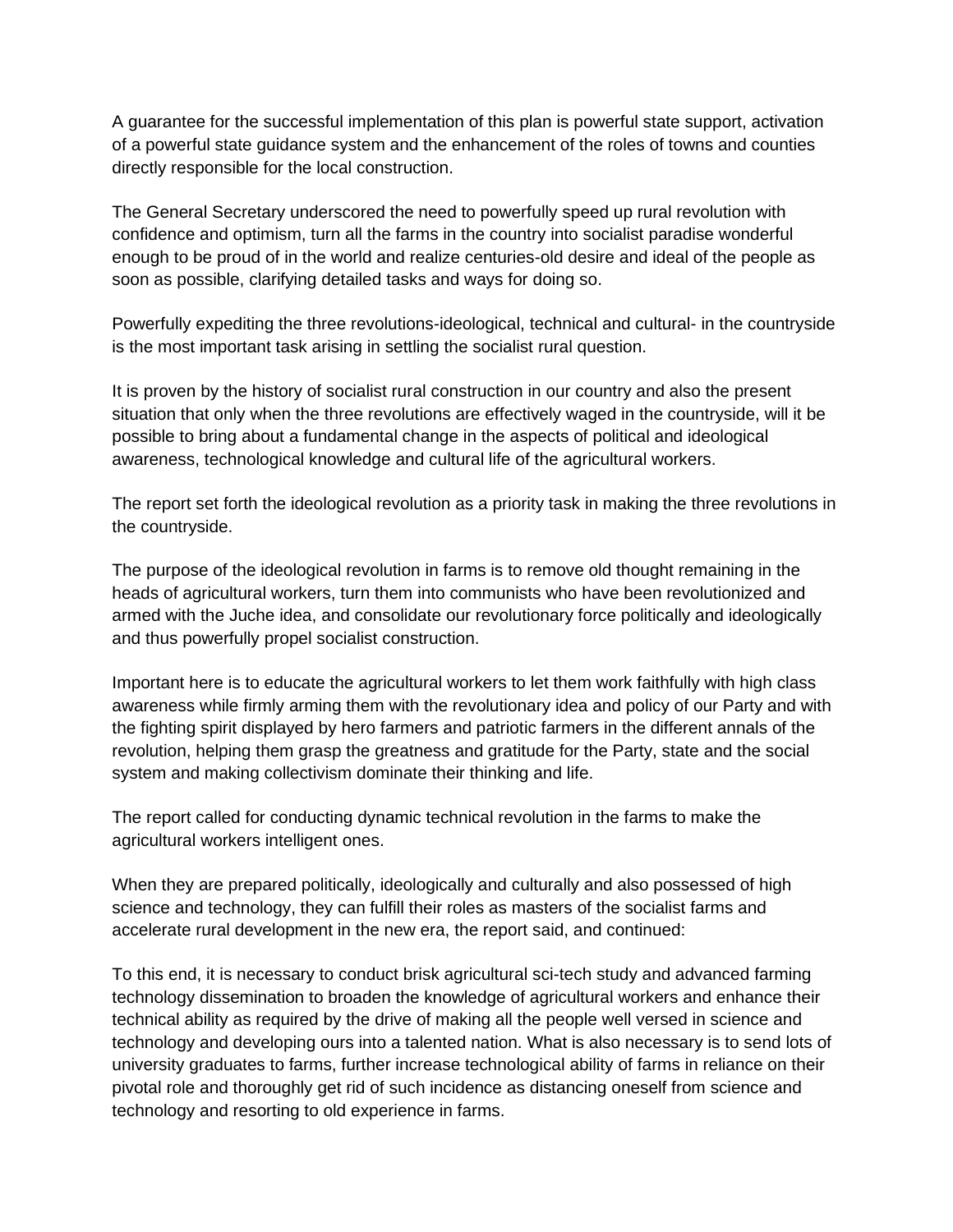It is also important to establish a revolutionary, healthy and civilized way of life in the farms while raising the cultural awareness level of agricultural workers in order to bring about drastic improvement in accomplishing the cultural revolution in farms.

The agricultural workers should conduct brisk mass-based cultural and art activities and popular sports activities and establish noble and sound moral traits while keeping their native places and villages clean and tidy to make laughter, optimism and feelings of harmony fill the farms.

The nationwide efforts should be directed to raising the level of education and medical service in farms, and the culture of the capital, the culture of working class and the model culture of the times should be steadily expanded to local areas and farms so as to propel the cultural revolution in the countryside.

In the historic report, the General Secretary set forth it as an important task that is urgent in settling the rural problem at present to increase agricultural production of the country in a sustained way.

The report called for consistently maintaining the scientific farming-first principle in successfully implementing this urgent task the solution to which is most waited for by the people.

It is our Party's view on strategic development to convert the agriculture of the country into the advanced one and bring about stable and sustained growth of agricultural production with the science and technology as the major driving force of the agricultural development.

To this end, it is imperative to powerfully spur the revolution in seed selection, establish scientific farming system and method to cope with disastrous abnormal climate and ensure rapidity, scientific accuracy and correctness in agricultural meteorological forecast.

What our Party gives priority in developing the agricultural production at present is to change the grain production structure of the country and powerfully propel rice and wheat farming.

The General Secretary in the report expressed once again the determination and will of our Party to realize the cherished desire of our people in the near future without fail and clarified the methodological issues in orientating the country's agricultural production to shifting the dietary culture of our people to the one with rice and flour food as staple food.

In the agricultural field, the work of expanding the area under cultivation necessary for meeting the nation's demand for rice and wheat should be pushed forward in a planned way, advanced cultivation method should be introduced, mechanical means should be actively introduced to farming work, dehydration facilities should be set up and wheat processing capacity should be expanded by a large margin.

As an immediate task, farms should work out detailed operations for accumulating wheat farming experience and a nationwide system for providing high-yielding seeds and necessary farming materials should be established in an effective way.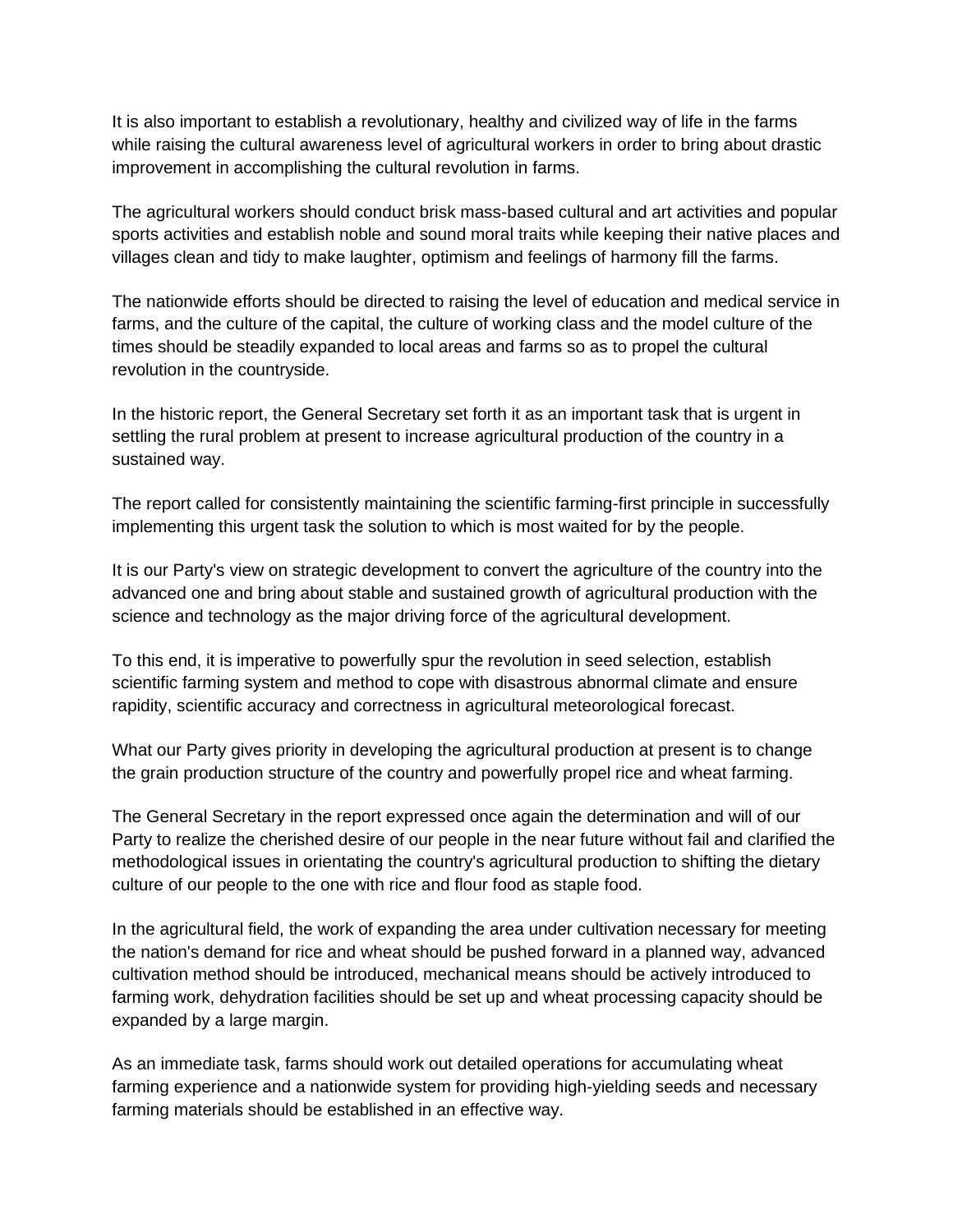The report stressed the need to kindle once again the hot wind for bean and potato farming on a nationwide scale.

Tasks were also given to dynamically wage the struggle for improving low-yielding land and turning it into fertile land without letup and to increase per-hectare yield in most of farms whether they are in flat areas, middle areas and mountainous areas.

The report set forth it as an important task for making the people's life plentiful to increase the production of stock-breeding, fruit, vegetables and industrial crops.

It is necessary to renovate the existing stock-breeding bases, turn the counties with favorable conditions for the development of stock-breeding into stock-breeding counties so as to considerably increase the production of meat, eggs and milk, and widely spread high-yielding fruit species and establish advanced cultivation technology to supply our children and people with fresh fruits and various processed fruits the year round.

It is important to recover vegetable field irrigation system, build modern large-scale vegetable greenhouse farms in different parts of the country and invigorate mushroom production bases to make tables of people loaded with food. It is also necessary to put efforts into the cultivation of industrial crops to satisfactorily solve the issue of raw materials of light industry including raw materials of sweetener and oil.

The report importantly referred to the task of strengthening the scientific and technological force of the agricultural field.

Clarified in detail were the issue for agricultural science and technology institutions and universities in agricultural field to fulfill their roles in putting the agricultural production on a scientific, IT and intensive basis to meet the trend of the worldwide agricultural development, the issue of studying farming technology and methods favorable for relieving farmers of their hard labor and for realizing mechanization as well as increasing productivity, the issue of putting all the agricultural scientific research bases on an ultra-modern basis and training a large number of competent agricultural technical talents and the issue of timely disseminating advanced agricultural science and technology and farming methods to farms, work-teams and farmers.

The report stressed the importance and principled requirement of improving guidance and management in achieving the sustained development of agricultural production in socialist society and advanced realistic ways for strengthening the unified, planned and scientific and technological guidance over the overall agricultural production of the country and displaying the advantages of our style agricultural guidance system centered on the county co-op farm management committees.

The report also stressed the need to raise the level and ability of agricultural guidance officials and those officials of primary organizations in farms and of remove exaggeration deep-seated in the agricultural field.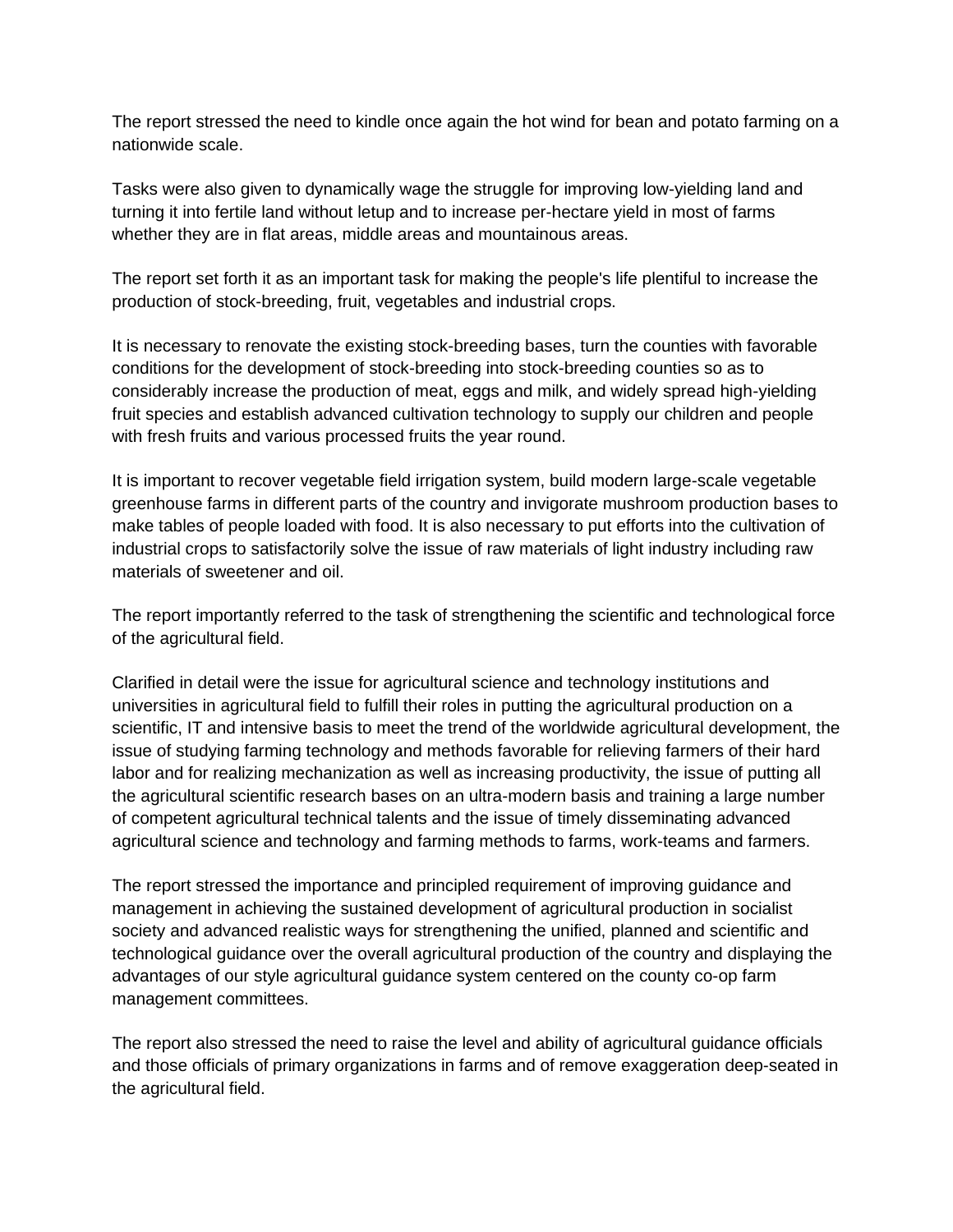The General Secretary in his historic report clarified the revolutionary policies and measures for increasing the state investment in agriculture and radically consolidating the material and technological foundation of the rural economy.

Underscoring the need to increase the state investment in agricultural field purposefully, unaffected by the given environment and conditions, the General Secretary called on the Cabinet and other state economic institutions and relevant units to systematically increase the share of investment in agricultural field and set up a strict system and order by which equipment, materials and fund are unconditionally provided as planned.

The report analyzed in detail the state investment in realizing the irrigation, mechanization, chemicalization and electrification of the rural economy and referred to details of basic ways for settlement.

It is imperative to adjust and reinforce the irrigation system of the country in general and further complete it so as to ensure safe farming, despite whatever drought and flood, to sufficiently supply to the countryside nitrogen fertilizer, phosphatic fertilizer and potassic fertilizer and various other fertilizers and efficient chemicals necessary for the growth of crops, send more power equipment and electrical machines to improve the conditions of production and cultural life in the farms and to continuously expand areas under cultivation with nationwide efforts concentrated on the campaign to bring more land under cultivation and on tideland reclamation.

Saying that it is the plan and determination of our Party to create new picture of socialist farm in which modern farm machines made by us cover the farms of the whole country and agricultural workers enjoy farming with the help of machines, the General Secretary noted that to accelerate this process, this issue was deeply studied based on overall analysis of the situation in the existing farm machine factories.

He said that the plan of the Party Central Committee is to concentrate investment in major farm machine factories and farm machine study field while developing the Kumsong Tractor Factory into a general factory capable of producing various efficient farm machines as well as high horsepower tractors so as to completely update the farm machine industry of the country. He took special crucial measure for its realization.

He said that an emphasis should be put on South Hwanghae Province, the biggest agricultural province in the country, underlining the need to put the Party and state efforts on the province in the period of five-year plan so that it would take the lead in agricultural production in the country.

He also set forth the tasks to make it regular and obligatory to mobilize labor and means in a prompt way during cardinal farming period such as rice transplantation, weeding and harvest in a nationwide scale, and for relevant fields including light industrial field and commercial field to regularly supply lots of various daily necessities so as to help the living of agricultural workers and boost their production enthusiasm.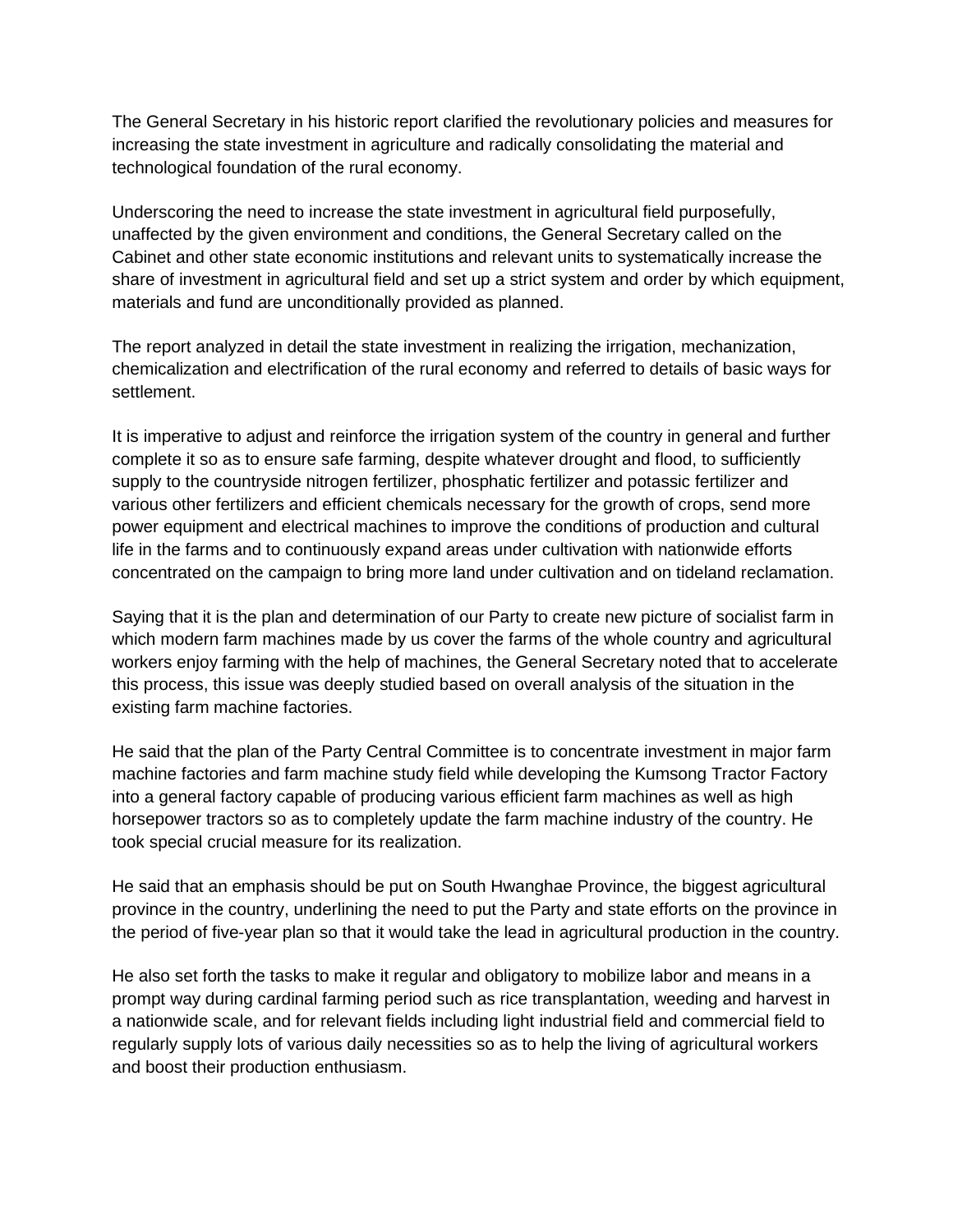Making a detailed analysis of general financial situation of cooperative farms now under difficult condition, he declared a favored measure to completely release cooperative farms from the arrears of state loans as part of important measures to let the rural communities stand on their own and consolidate their economic foundations.

The General Secretary advanced it as a task of utmost importance in socialist rural construction to drastically transform the appearance and environment of farms.

It is the policy of rural construction of our Party to turn all rural villages in the country into rich and cultured socialist ideal villages at the level similar to those in Samjiyon City in the near future.

To realize this plan and policy are people-oriented work wished for and welcomed by all the people and political work for effecting new socialist rural civilization in our era, the new world where the local areas change, and for effecting change in local areas, the work for the social progress and prosperity and the historic work for achieving the overall development of our Republic.

Calling for changing the living conditions of all the rural villages in the country by actively promoting and expanding advantageous experiences accumulated in the construction of Samjiyon City, and stepping up the construction of civilized society in that course, the General Secretary specified the task for preferentially supplying cement necessary for rural construction to all towns and counties, the task for strengthening designing and construction force and procuring necessary construction equipment, the task of pushing forward rural construction with preference given to dwelling construction, the task of setting up powerful guidance system for guiding the farm construction as Party and state work and the task of ensuring state provision of major materials and finishing building materials and the task of creating building material production bases in local areas.

The General Secretary specially emphasized the need to thoroughly maintain the Party's idea on architectural beauty in local construction, ensuring originality, modernity and cultural refinement and political nature in farm construction.

Those crucial measures taken for the rapid development of farms across the country at a time when economic work is being done under difficult conditions and when there present big tasks for socialist construction become an expression of the revolutionary farm construction policy of our Party and the state, and they mean great favor and consideration shown for millions of agricultural workers.

The historic report also set it forth as an important task to strengthen the Party guidance over the socialist rural construction.

The rural ri-Party organizations and provincial, city and county Party committees should correctly carry out the planning and designing for promoting the rural development, local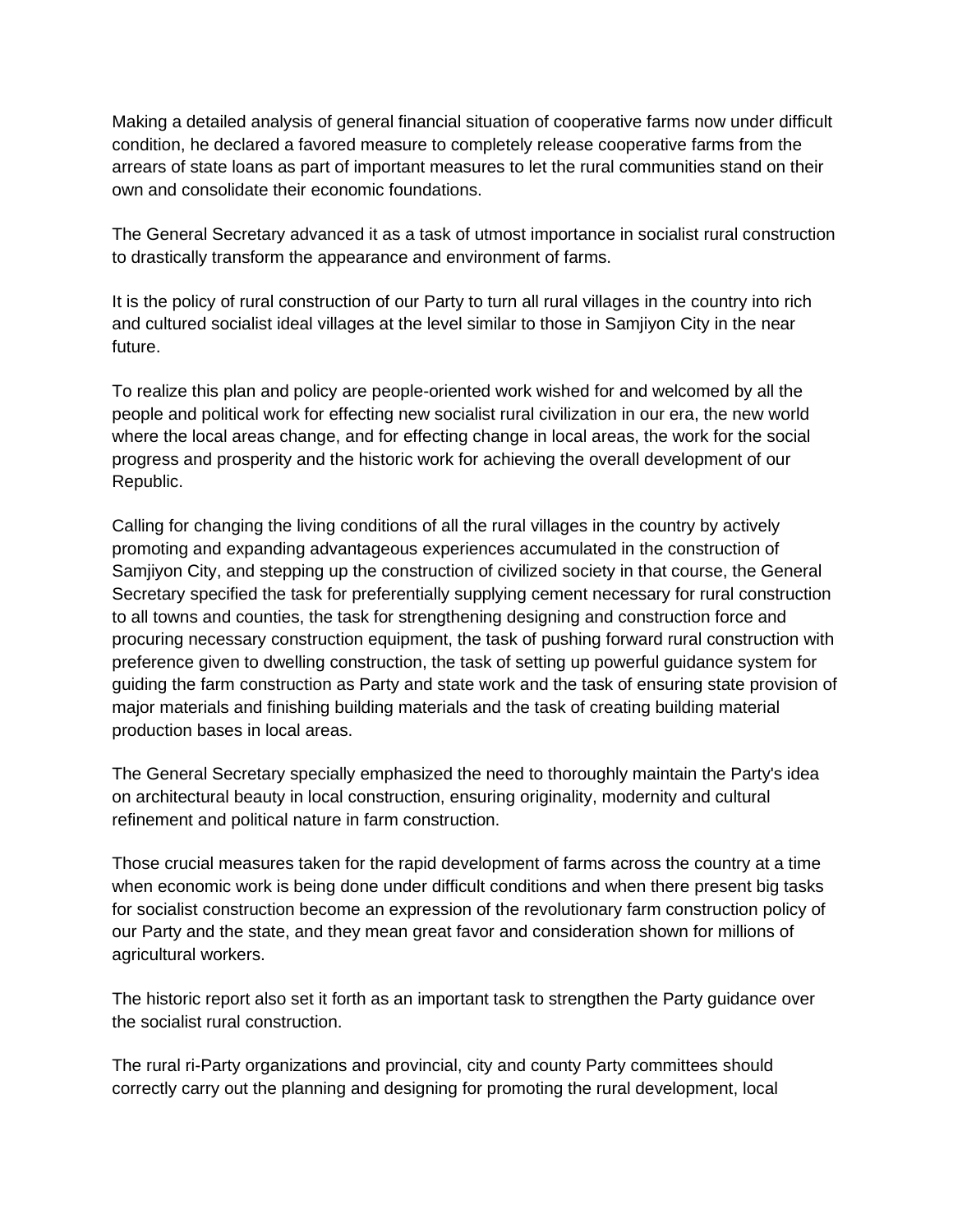development in accordance with the Party's policy of rural construction, the Party's policy of local construction and should dynamically organize and mobilize officials, Party members and other working people to its implementation.

In particular, the ri-Party committees should become the Party's major combat units, groups of high spirit and fighting efficiency to give correct Party guidance to and lead the implementation of the policy of socialist rural construction, and the secretaries of the ri-Party committees should elevate their level and role.

The report called for establishing throughout the Party the system of regularly reviewing the implementation of the policy of socialist rural construction and taking measures for it so as to make the programme for rural construction bring about great changes year after year.

The General Secretary expressed conviction that sure victory is in store for the historic work to certainly put the country's agriculture on the beam of steady development and bring about great changes of rural communities as long as there are the rightful guidance of the Party, the most correct programme for rural construction and the loyalty and patriotic enthusiasm of Party members and other working people.

The report made by Kim Jong Un, which unfolded a bright prospect and blueprint for the settlement of socialist rural question, comes to be a great fighting programme heralding in a new era of socialist rural development in our country and an expression of the WPK's strong will and determination to build a proud socialist paradise with our own might, wisdom and efforts.

The new programme for socialist rural construction is a further development of the great Theses on the Socialist Rural Question which comes to be a monumental document of important epochmaking significance in accelerating the comprehensive prosperity of socialism by kindling the fierce flames of rural revolution and materializing the century-old desire of our people at early date.

The plenary meeting had a three day-long sectional study and discussion for making detailed plans to carry out the fighting tasks for the new year and carrying out the new programme for rural construction on the basis of the idea and spirit of the important conclusion and the historic report made by Kim Jong Un.

The meeting made a final examination of suggestions brought together by the resolutiondrafting team and adopted the resolutions "On thoroughly implementing the tasks for the year 2022 of the five-year plan set forth by the 8th Party Congress" and "On thoroughly implementing the fighting programme for our own-style socialist rural construction" with unanimous approval.

Through the full pre-study of the 4th agenda item by the members of the Party central guidance organ, the meeting acknowledged that the amendments to the Party rules are of practical significance in putting the Party building and its activities on a regular and standardized footing, and unanimously approved the decision on amending relevant clauses of the Party rules.